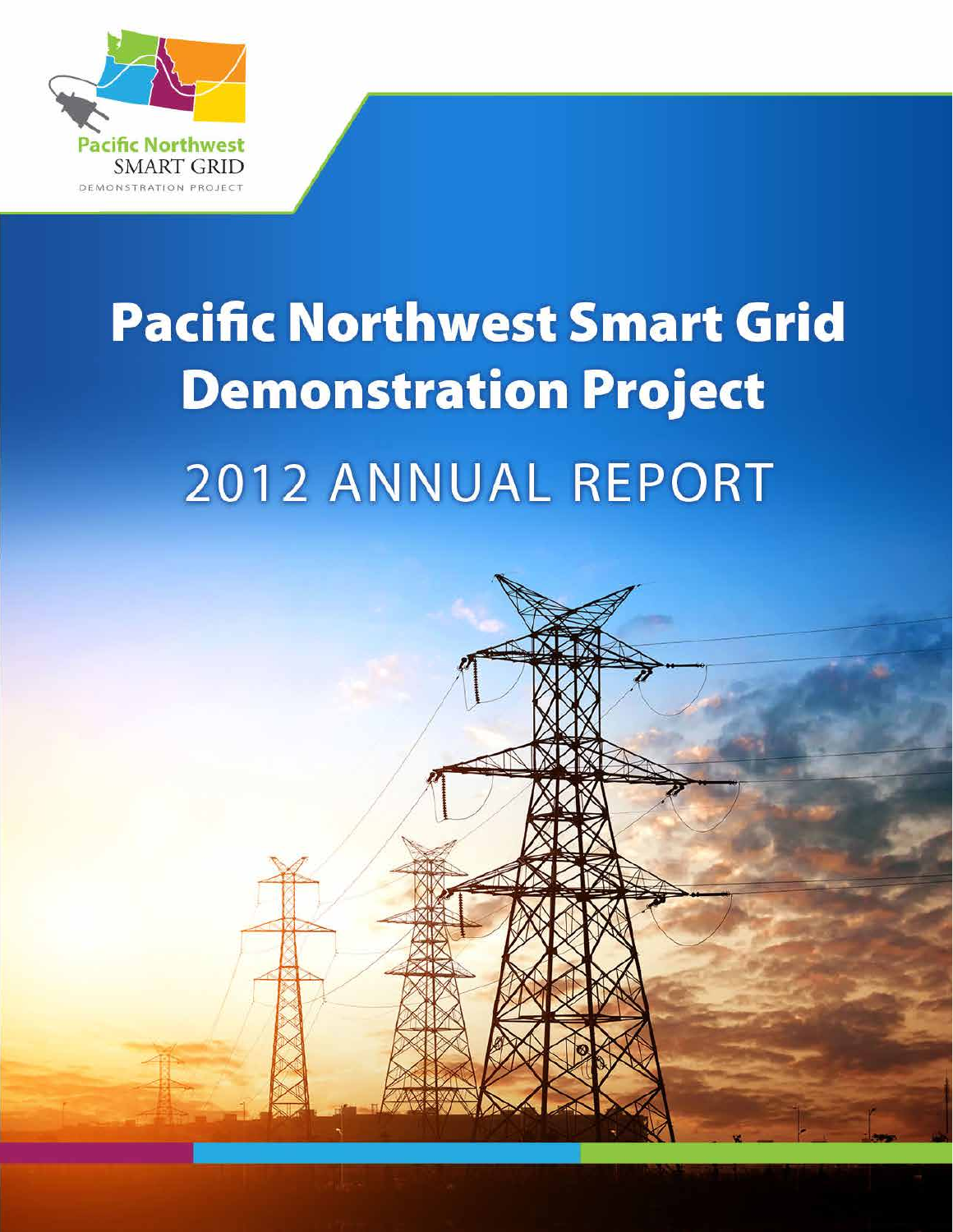

<u>In</u>

| NW-SGDP 2011 Progress Reports 3 |  |
|---------------------------------|--|
|                                 |  |
|                                 |  |
|                                 |  |
|                                 |  |
|                                 |  |
|                                 |  |
|                                 |  |
|                                 |  |
|                                 |  |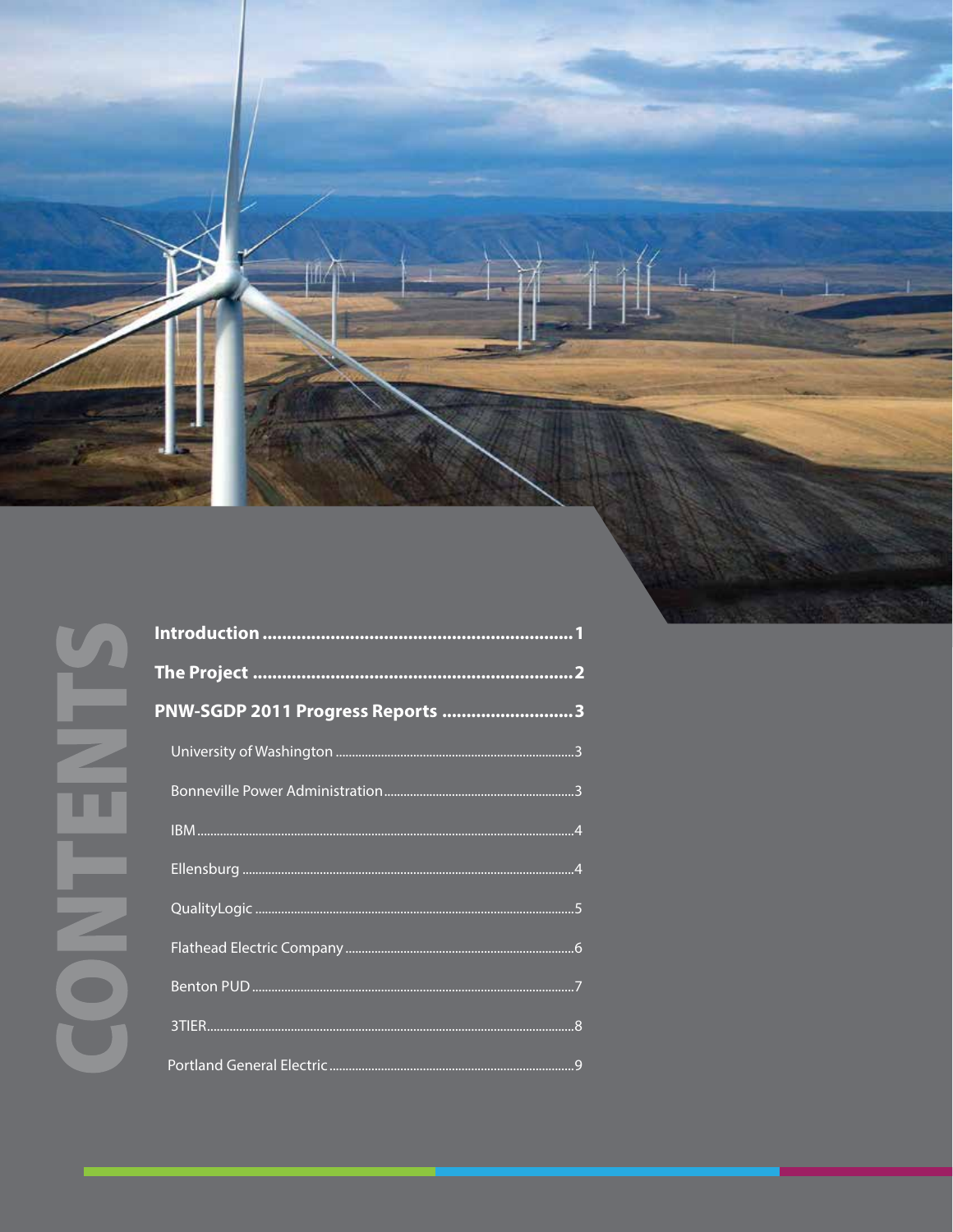## **Introduction**

Greetings and Happy New Year! The Pacific Northwest Smart Grid Demonstration Project, or PNW-SGDP, can look back on a successful year full of accomplishments and lessons learned. Our project completed its infrastructure design, development and deployment phase and is now well into end-to-end testing of transactive control in the



crucial data collection and analysis phase. We are proud to say that due to the diligent work of our team including the project participants across the region, technology providers across the country and our colleagues at Battelle, we are making good progress in meeting the project's objectives.

The PNW-SGDP kicked off its five year journey in February 2010. With a budget or \$178 million including \$89 million of funding from the U.S. Department of Energy with the rest coming from project participants (meeting or exceeding a 50% cost share), and 60,000 participating consumers across five states (Washington, Oregon, Idaho, Montana, Wyoming), the PNW-SGDP is the largest smart grid demonstration project in the nation.

During the past year, we've had the opportunity to share information about our project with others around the world. The Federal Energy Regulatory Commission invited the project director to participate in their U.S. China Smart Grid Dialogue held last June in Shenzhen, China. In addition, the DOE Office of Electricity has identified the project as one of their innovative U.S. smart grid projects and selected the project as the U.S. project to participate in the International Smart Grid Action Network (ISGAN) meeting last September in Nice, France. From those interactions we can also state that this is the only smart grid project in the world integrated across multiple utilities to provide a regional benefit.

This fall, we passed an important milestone by moving into the data collection and analysis portion of the project. This is the PNW-SGDP's third phase, during which data from the participating utilities and technology partners will be archived and analyzed. We also get the chance to modify and enhance the transactive control system.

Phase three's two-year period is maybe the most important part of the project. Initially, we will examine the performance of our transactive control system and improve the algorithms affecting the behavior of approximately 12,000 smart grid-responsive assets, which include solar panels, water heaters, smart appliances, battery storage units, plug in hybrid vehicles and backup generators. We are also collecting data about the benefits of approximately 80,000 smart grid enabled assets, such as smart meters, smart transformers, and distribution automation equipment. We will be able to draw a few preliminary conclusions about how a smart grid on an even wider scale could look like.

On October 26th, we celebrated the start of phase three with a media event at the University of Washington, where the project and a group of participants showcased the transactive control system and some of our participants' work. Washington State's U.S. Senators Patty Murray and Maria Cantwell were among several high profile guests to launch the "light up" of this important phase of our project.

2012 also saw advances in defining and studying transactive control, the technology at the heart of the PNW-SGDP. (see box on next page) In parallel with our project, there is steadily growing interest in the broader topic of transactive energy. This year, organizations, such as the GridWise® Architectural Council, or GWAC, held workshops on transactive energy and the topic was a primary focus at the annual Grid-Interop meeting. Our efforts on the PNW-SGDP have been well represented in the different meetings and have provided an important example of the application of transactive energy techniques.

In the next few pages, you will find selected PNW-SGDP highlights from our participating utility and technology partners. Please follow our exciting journey that will move the nation closer to a more efficient, sustainable and resilient power system by subscribing to our newsletter on our website, www.pnwsmartgrid.org, and by following us on Twitter @PNW\_SmartGrid.

**Ron**

Rull BML

*Ron Melton, Project Director*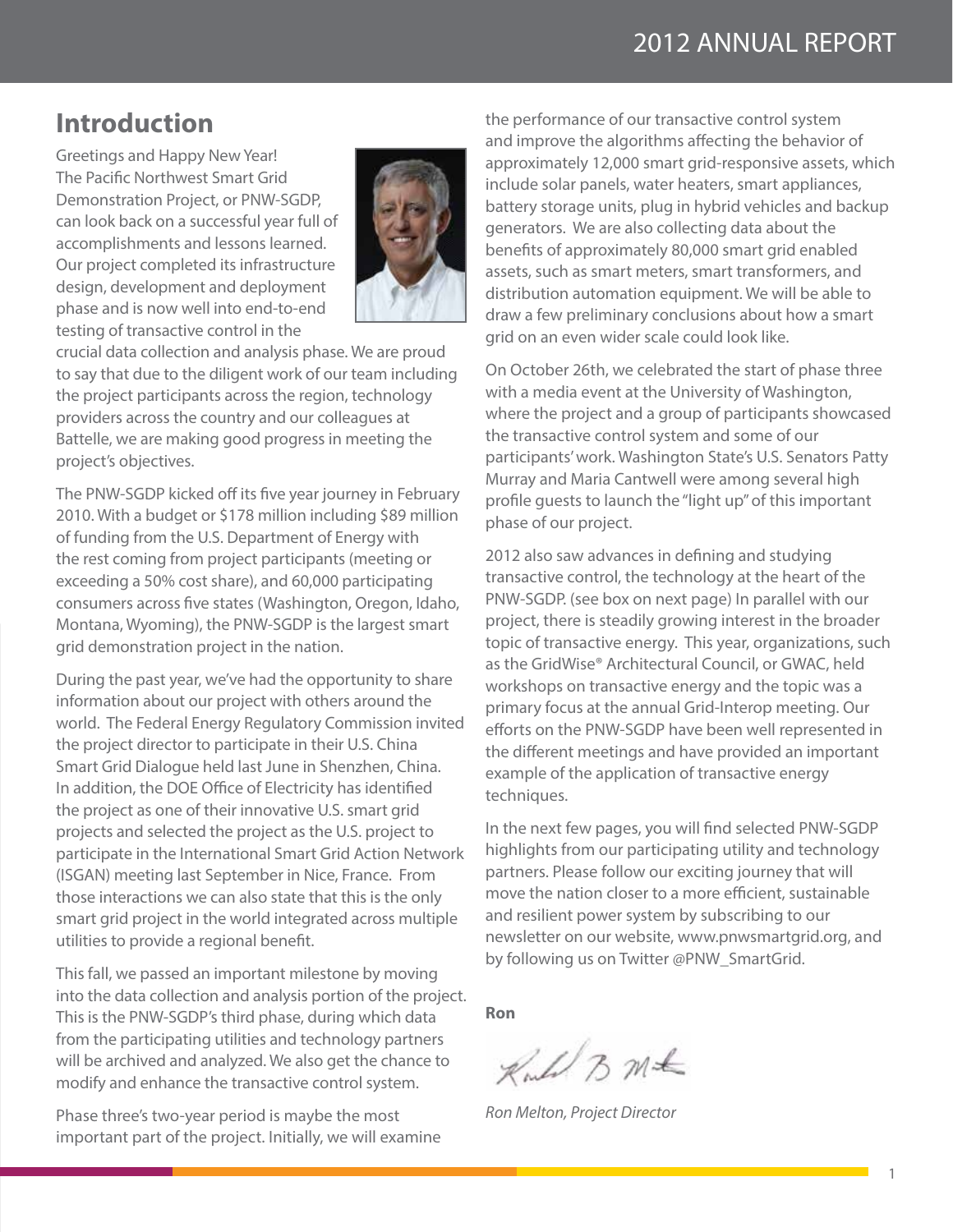

#### **The Project, by the Numbers**

- Runs five years and involves 60,000 metered customers across five states
- Involves the Bonneville Power Administration, 11 utilities, five technology partners and will engage system electricity assets exceeding 112 megawatts
- Budget of \$178 million; split between U.S. DOE funds and project participants
- Includes participation from the University of Washington, Washington State University and Central Washington University

## *Our Objectives*

- 1. Develop communications and control infrastructure using incentive signals to engage responsive assets;
- 2. Quantify smart grid costs and benefits;
- 3. Advance standards for interoperability and cyber security approaches; and
- 4. Facilitate the integration of wind and other renewables.



#### **Transactive Control**

Transactive control is a distributed system that uses signals communicating the current and expected state of the grid, so that electricity users and energy resources can adapt to reduce strain on the power system. The technology will allow consumers to benefit from adjusting their electricity consumption while improving overall system efficiency, reliability and reducing operating costs for utilities. In aggregate, application of transactive control by our nation's utilities should help reduce the need to build costly thermal resources, reduce the country's carbon footprint, smooth out peaks in electricity use, help integrate intermittent renewable resources – like solar and wind – and help keep future costs from rising as quickly as they otherwise would.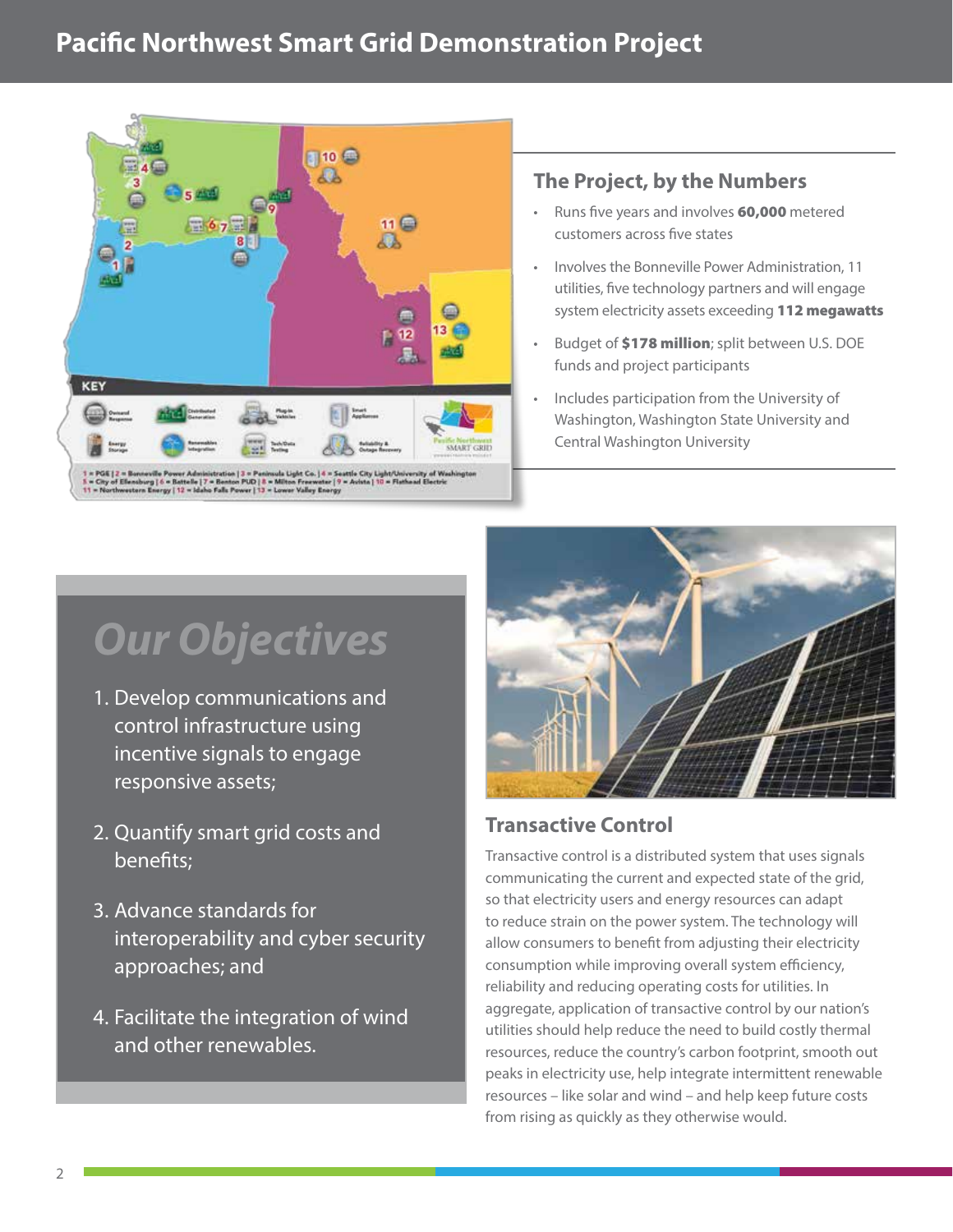## **2012 PNW-DEMO SUBPROJECT PROGRESS REPORTS**

#### **University of Washington**

#### **A smart grid campus for the 21st century**

*The University of Washington was selected to kick off Phase Three of the PNW-Demo.* 

On Oct. 23, the University of w Washington launched the data-UNIVERSITY of WASHINGTON gathering phase for its smart grid

project, one of 11 in the region designed to make the electric grid more reliable and efficient.

The event, which drew both of Washington's U.S. Senators, was held in one of the UW's newest residence halls, signaling the critical role that students will have in the UW portion of the Pacific Northwest Smart Grid Demonstration Project.

"The UW is recognized as a national leader in sustainability within the higher education community," said UW Provost Ana Mari Cauce. "The Smart Grid Project provides an exciting opportunity for testing how 21st century technology can reduce energy consumption. Given our students' keen interest in the environment, it is appropriate that much of the research on smart grids will occur within our residence halls and conducted by students in our Program on the Environment."

#### *The UW estimates that it will save annually over \$1 million through the project and avoid 8,000 metric tons of carbon dioxide emissions.*

The university has installed more than 200 smart meters across campus in nearly every building, providing detailed information on energy consumption to the university's central power distribution system in near-real time. The meters are also two-way devices, allowing managers to fine-tune the mix of energy sources automatically in response to energy needs and market prices.

Smart grid research on campus is beginning with the work of UW students. They will be assessing how energy users – students in UW residence halls – respond to having detailed information about their energy usage, environmental impacts and costs. Students in selected residence halls will be provided with high-tech personal energy dashboards. Floor-by-floor energy use displays, smart plugs, web-based education tools, social media and opportunities to participate in energy conservation education.

The UW has invested nearly \$10 million in the project. The UW estimates that it will save annually over \$1 million through the project and avoid 8,000 metric tons of carbon dioxide emissions.

**For more information, please contact Bob Roseth at roseth@u.washington.edu.**

#### **Bonneville Power Administration Leading the smart grid business case**

*The Bonneville Power Administration is participating in the project with a key focus on developing a business case for a smarter grid.*

Over the past year, the Bonneville Power Administration, or BPA, completed significant deliverables for the PNW-SGDP, including providing data (1,296 files each day), support for transactive control hydro



and demand charge functions and leading discussions on the transactive control system. We increased our outreach efforts for the project, including presenting at the National Town Hall Meeting on Demand Response in June and sponsoring GridWeek in September. Both of these prestigious events were held in Washington, D.C. BPA also produced the project's quarterly newsletters, with stories about individual utility successes, the project's overall progress and, of course, the exciting kick-off event held at the University of Washington this fall.

#### *On the Smart Grid Regional Business Case, we have completed a 'computational model' with data and asset mappings.*

On the Smart Grid Regional Business Case, we have completed a 'computational model' with data and asset mappings, and are now ready to collect data over the next two years as the project enters the implementation phase of the project. Data will be populated into the model as it becomes known – and this will be the bulk of the work in fiscal year 2013,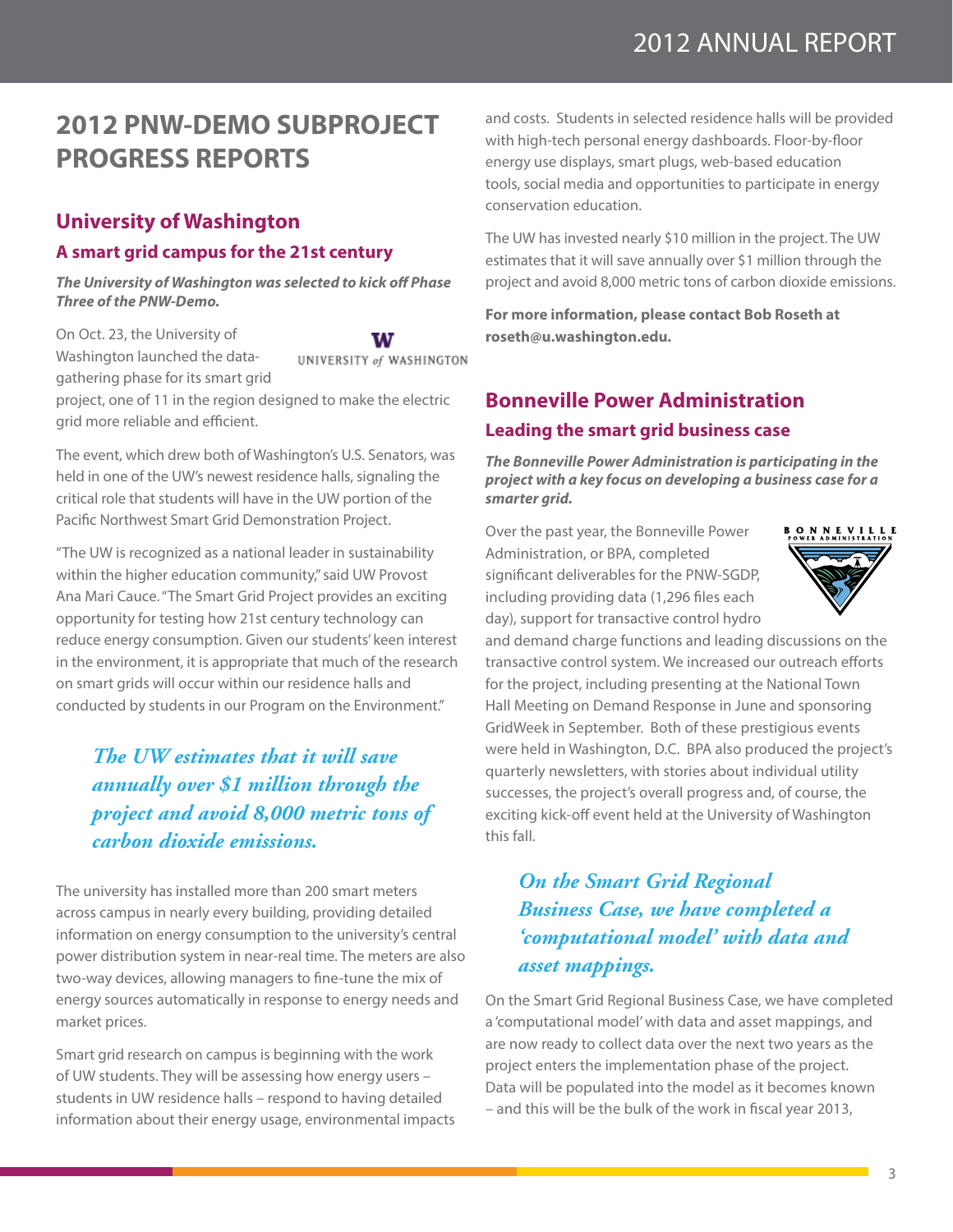sending test case results from Battelle and the utilities to the computational model as inputs. BPA is looking forward to the data collection phase of the project, which will help inform the business case and eventually provide regional guidance for smart grid investments.

**For more information, please contact Katie Pruder at kpruder@bpa.gov.**

#### **IBM**

#### **Advancing Transactive Energy Management**

*IBM has advanced the project's transactive control system, ensuring participants can send and receive signals with the Netezza technology.* 

IBM Research has been a core partner in the PNW-SGDP from the very beginning, focusing on system integration,



interoperability architecture, transactive signal and algorithm design and cyber security.

In addition to a large, multi-disciplinary team from multiple departments across the IBM Research organization (including Industry Solutions, Business Analytics and Math Sciences, Security and Privacy and Design Automation), IBM's Software Group and Storage and Technologies Group have both invested in the PNW-SGDP with key software components and servers, including the Netezza analytics appliance being used as the data collection repository and analysis for the demonstration.

#### *IBM Research has primary responsibility for the system integration and interoperability architecture.*

In 2012, Release Cycle 2 was completed and the project entered the final portion of the development phase – Release Cycle 3, or RC3. Emphasis shifted to completing the Transactive Toolkit algorithm implementations and testing of the system's transactive control components. The last part of 2012 saw the project enter phase three, and IBM Research has worked closely with Battelle on the transition to full-time continuous operation at the Energy Infrastructure Operations Center (EIOC) at Pacific Northwest National Laboratory in Richland, Wash., and has also supported the project's utilities as they bring their transactive nodes online.

Notable milestones accomplished in 2012 included:

- Completion of the Transactive Node Object Model (TNOM) and Transactive Node Model Algorithm (TNMA) framework that serves as the basis of the Transactive Node reference implementation.
	- Based on the ISO/IEC 18012 standard implementation called iCS (Internet-scale Control Systems) from IBM Research, and an alternative integration model based on a RESTful web services interface to the ISO/IEC 18012-based EIOC environment.
- Implementation of the Transactive Toolkit functions used by the majority of the subprojects.
- Implementation of timing simulations used to provide prephase 3 validation that the transactive signal timing model and relaxation algorithms would converge as required.

Looking forward to phase 3, the IBM Research team is starting the definition and development of emergent behavior detection techniques that we believe will be crucial to operating such complex, loosely coupled systems of systems. This work will leverage IBM's InfoSphere Streams software to perform real-time analytics to identify if the system is becoming unstable, or is under attack in subtle ways.

**For more information, please contact Fabienne Guildhary at fguildhary@us.ibm.com.**

#### **Ellensburg**

#### **Ellensburg's Community Renewables Park is ready to mitigate fluctuations in regional generation**

*The City of Ellensburg is demonstrating the benefits of centralized versus dispersed small renewables for both customers and utilities.* 

The PNW-SGDP bolstered the City of Ellensburg's plans of expanding its renewable energy footprint. With 58kilowatts of poly-crystalline solar panels and 13.5



kilowatts of thin-film nano-technology panels already installed at the nation's first community solar park, Ellensburg leveraged project funding to expand its renewable energy facility to add more solar panels and to introduce wind turbines. Since becoming involved with the demonstration project, Ellensburg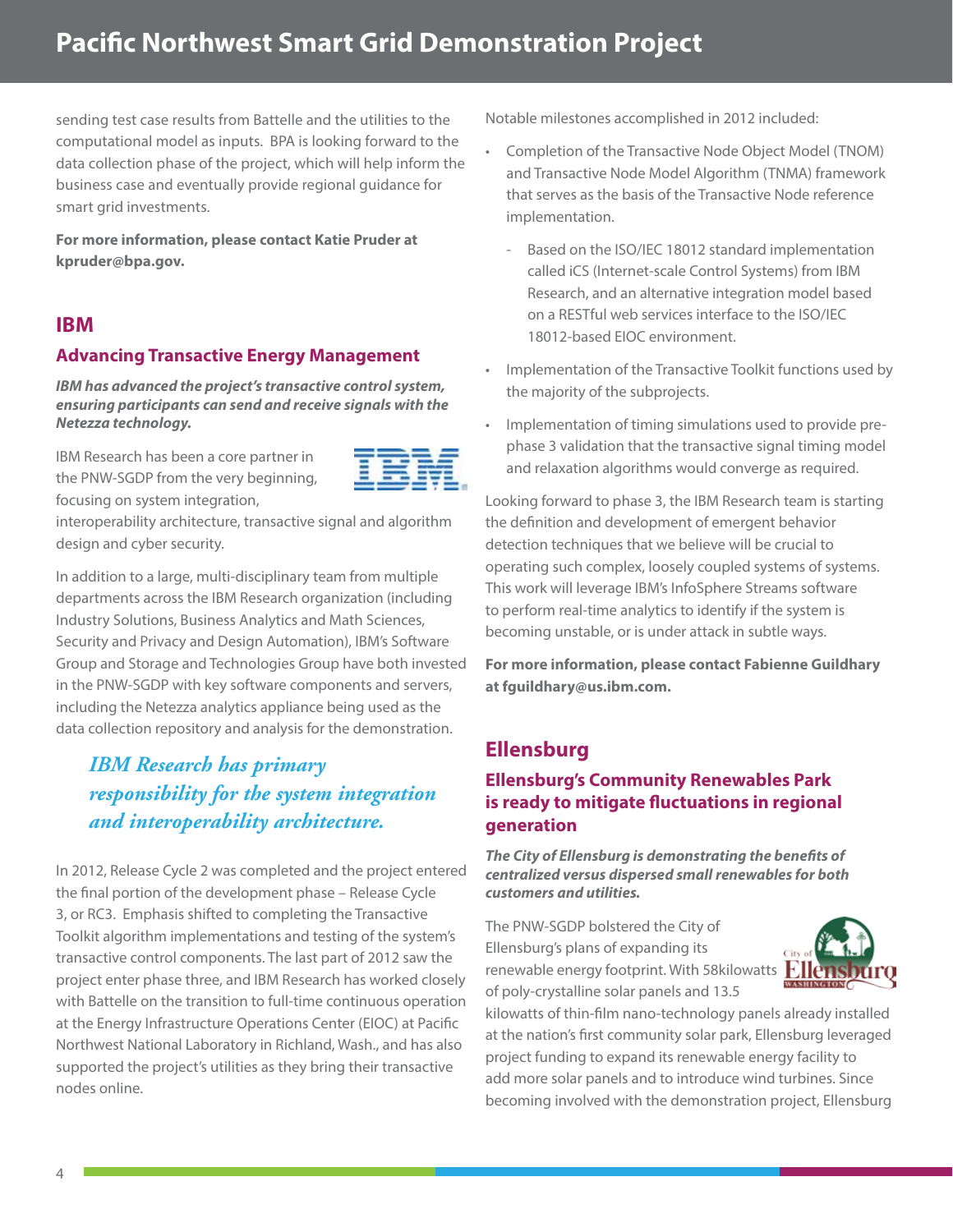has installed 40.5kilowatts of additional thin-film nanotechnology solar panels and nine small wind turbines sized to be compatible with what residential and small commercial customers would likely install on their own.

The Renewables Park also includes a 105 foot meteorological tower which collects temperature, humidity, solar intensity, wind direction and wind speed at four different elevations which correlate to the elevations of the wind turbines. Meteorological data and data from each of the renewable generation sources is collected in 5-minute intervals and sent back to a regional control center utilizing a new supervisory control and data acquisition, or SCADA, system. Early in 2013, the public will be able to view the meteorological and renewable data on the City of Ellensburg's website, www. ellensburg.wa.us.

#### *Ellensburg's sub-project will demonstrate the utility and customer benefits of centralized vs. dispersed small renewable.*

The city's subproject will demonstrate the benefits of centralized versus distributed renewable energy to the utility and its customers. Ellensburg expects to see many benefits from using the various renewable energy sources in conjunction with the project's transactive control system, including: better quality control, improved crew safety during utility outages, better load predictability and greater customer satisfaction with renewables. There are direct benefits to customers, too: a cheaper cost to enjoy the benefits of renewables (starting as low as \$250), the ability of all customers to participate (including renters) and no direct ongoing maintenance costs to customers participating in the project.

In addition, Ellensburg will be developing comparative data of the relative efficiencies of the various types of renewables, supporting research and K-12 curricula development by professors and graduate students at Central Washington University and, hopefully, demonstrating the ability of centralized small renewables, such as Ellensburg's Renewables Energy Park, to cost effectively help mitigate regional overgeneration (high-wind, high-water events) by using the project's transactive control to automatically take the park off-line (and thus increase utility load) in the spring when the region's hydro and large wind generation resources can produce more power than regional load can absorb.

**For more information, please contact Beth Leader at leader@ci.ellensburg.wa.us.**

#### **QualityLogic**

#### **Enabling Phase 2 Completion and Contributions to National Smart Grid Standards**

*QualityLogic helped the Pacific Northwest Smart Grid Demonstration Project set the foundation for how participants connect with one another.* 

QualityLogic is a provider of testing products, quality assurance and engineering services, specializing in



the development of conformance and interoperability testing solutions for the smart grid industry.

As the PNW-SGDP's testing and certification partner, QualityLogic developed the interoperability section of the PNW-SGDP proposal to DOE. Establishing interoperability through the right technical standards is a vital requirement that helps all the pieces of the smart grid fit together. Technical standards help guide investment decisions and ensure ease of communication between electronic devices, appliances, software and signals.

The company is responsible for functional conformance and interoperability testing of the project's transactive control system, which supports coordinating the responses of smart grid assets, and monitor and manage various operational objectives and conditions. The project is a pilot test site for the application of the GridWise Architecture Council's Smart Grid Interoperability Maturity Model. QualityLogic is a key contributor to developing the model and is a leader in applying it within the project.

#### *QualityLogic executives and technical staff are deeply involved in the DOE's work on smart grid interoperability.*

Together with scientists and researchers from IBM and Battelle, QualityLogic developed conformance and interoperability test suites and programs to confirm end-to-end transactive signal interoperability for the project's three release cycles in phase two. Partner utilities needed a convenient way to test their implementations, and QualityLogic developed an easyto-use, web-based test system for doing so. QualityLogic also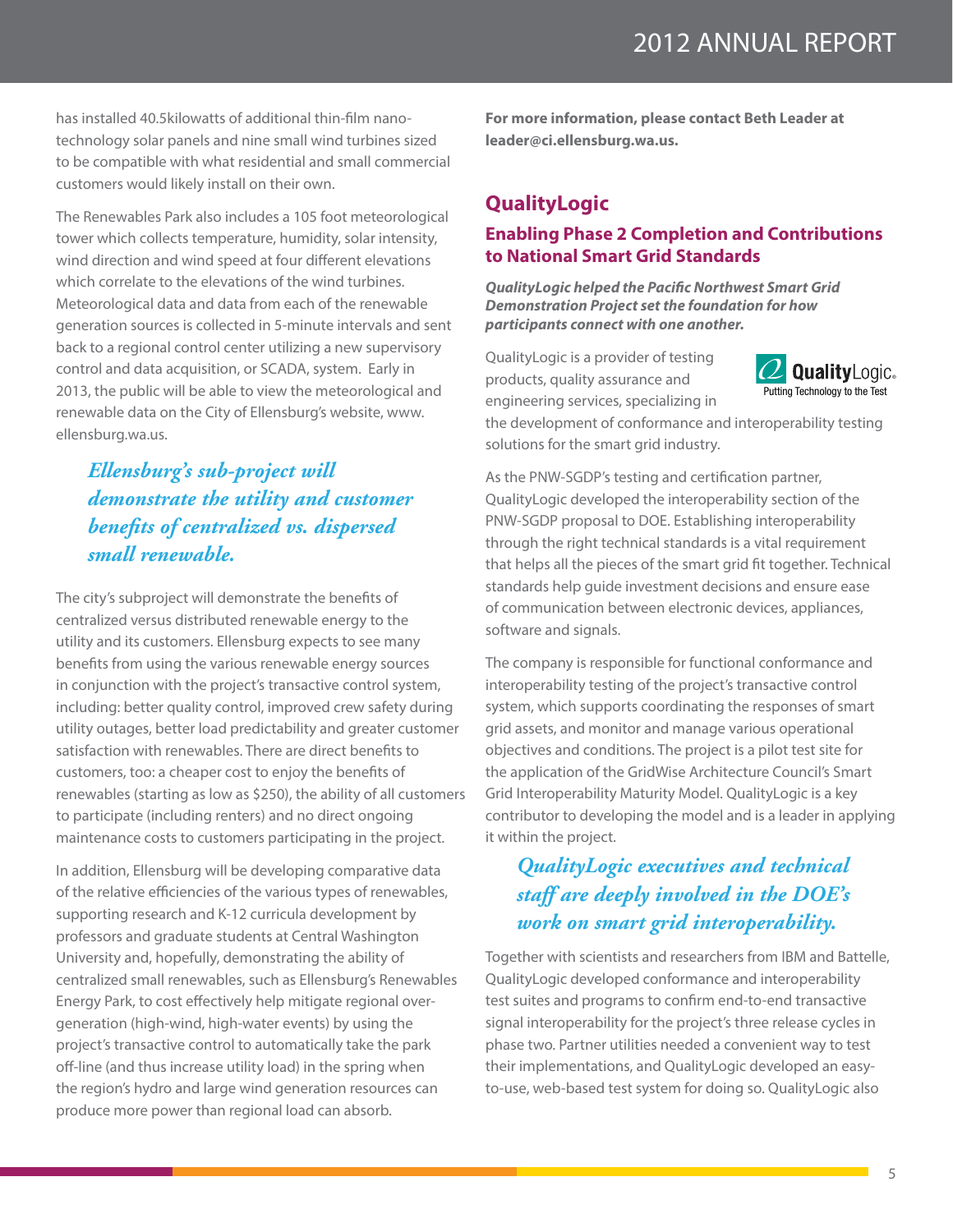**Pacific Northwest Smart Grid Demonstration Project The City of Ellensburg is demonstrating the benefits of centralized small renewables for both customers and utilities**



**Student researchers Duncan Clausen and Evann Sawyers Rouse with US Senators Maria Cantwell and Patty Murray at our Go-Live event**

**Project Director Ron Melton explains the transactive control signal to Senator Maria Cantwell**

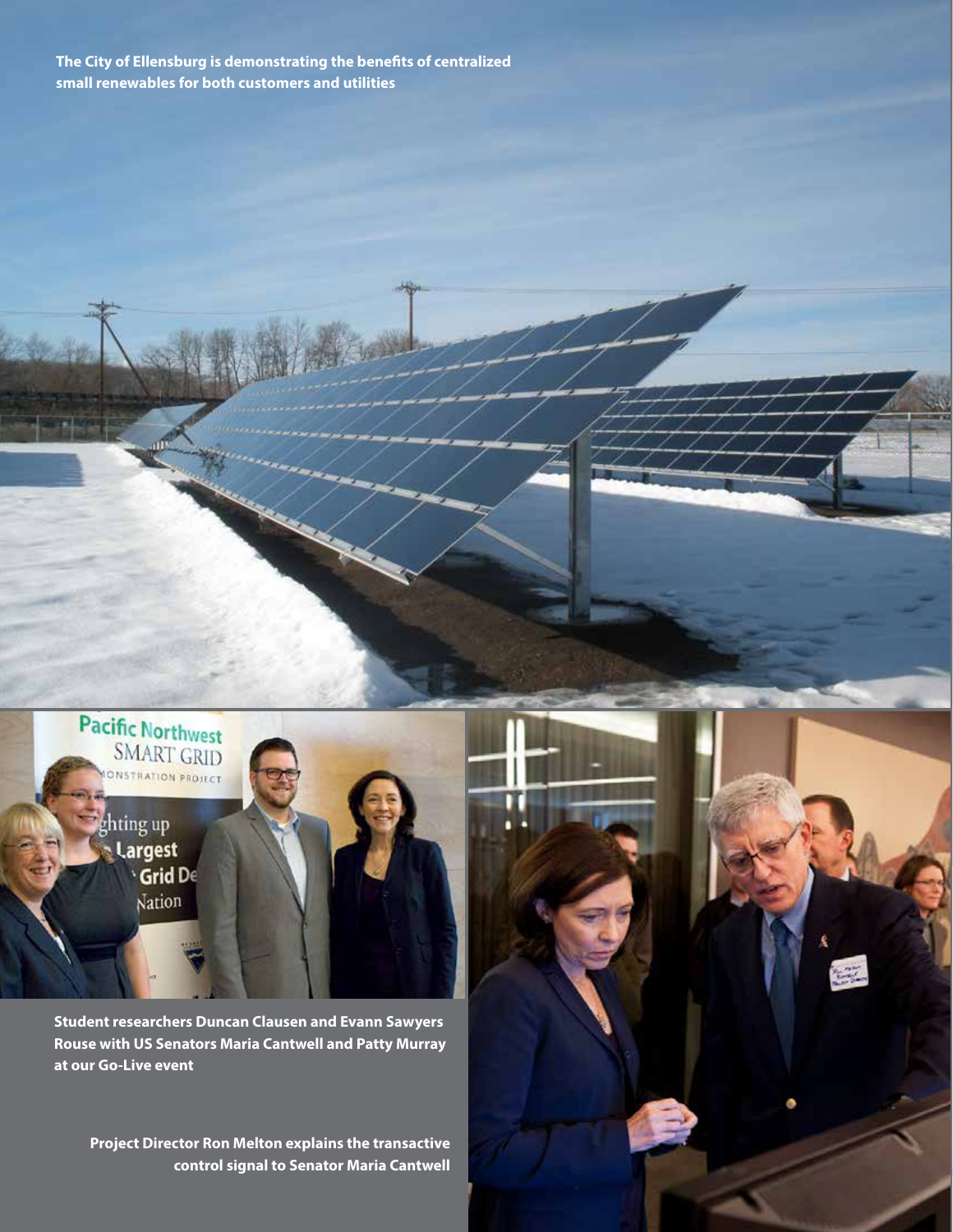

**Project participants meeting at the EIOC in Richland**



**Project Participant Idaho Falls Power inaugurated a fleet of PHEVs**



**U.S. Senator Patty Murray greeted the crowd at our Go-Live event at the UW**

Lighting up the Largest **Smart Grid Demo** in the Nation



**3TIER** 

in n

**ALSTOM** 

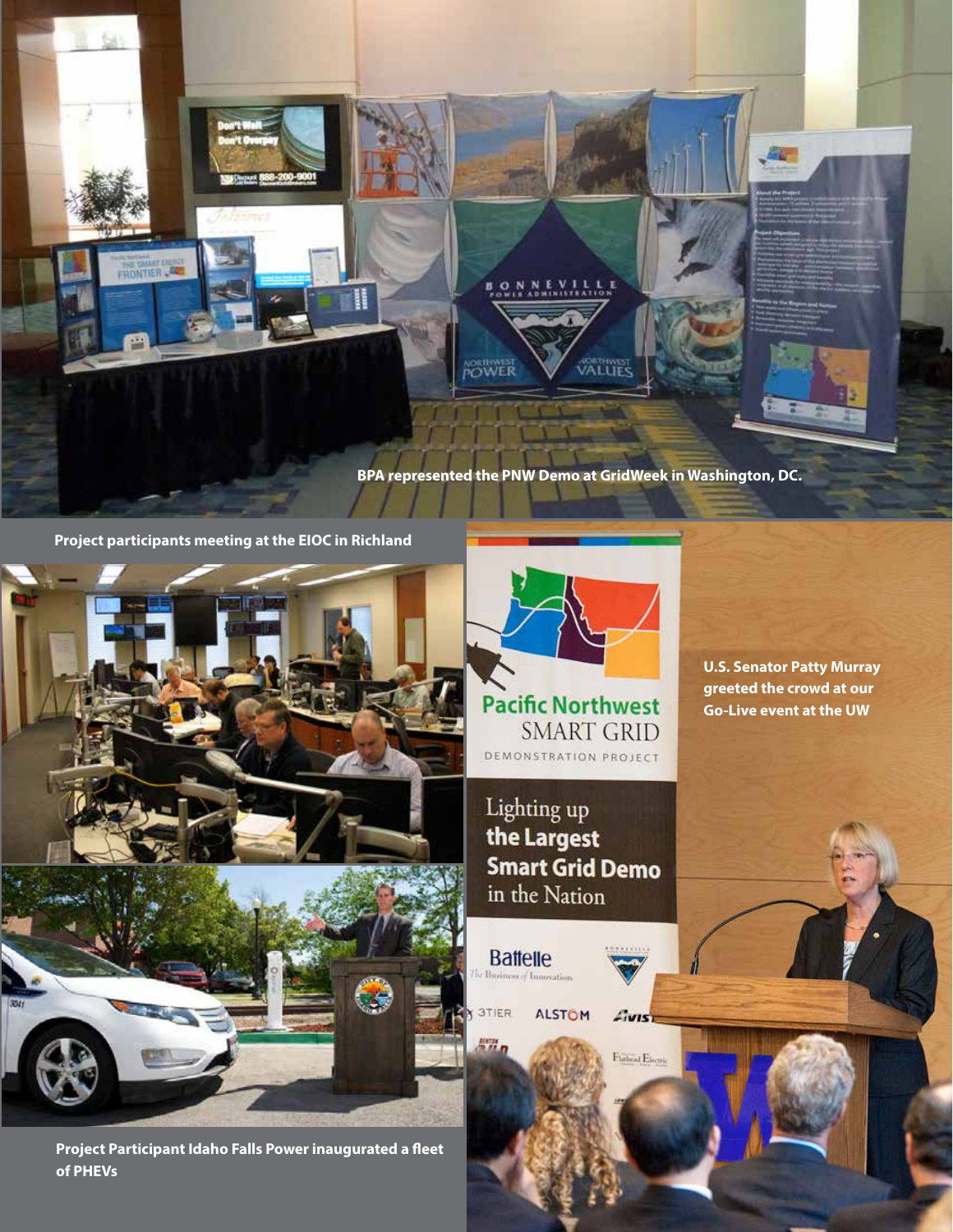developed the transactive node application to support testing transactive signals, system management and data collection.

The project met the requirements for phase two in testing conducted by QualityLogic in October 2012. This allowed the Project Review Board to declare completion of phase two and move on to phase three. In completing phase two, QualityLogic performed conformance testing on test sites throughout the region and conducted interoperability tests on the full system. QualityLogic continues to develop the required conformance and interoperability testing programs for the project to meet anticipated technology updates in future phases.

Through direct involvement and participation in smart grid standards activities, QualityLogic has assisted the development, evaluation and promotion of standards to be used by utilities in the project. QualityLogic executives and technical staff are deeply involved in the DOE's work on smart grid interoperability through the efforts of the GridWise Architecture Council, the Smart Grid Interoperability Panel Test and Certification Committee supported by the National Institute of Standards and Technology, and through a number of technology alliances and standards development organizations. QualityLogic is actively contributing to the MultiSpeak, OpenADR 2, and Smart Energy Profile 2 standards. As the technology matures, QualityLogic will be informing these standards how to interface to transactive control.

QualityLogic co-chairs PNW-SGDP's Standards Working Group, which was created to assess and recommend smart grid standards to achieve the interoperability goals and objectives that are part of the PNW Regional Project Narrative and the Interoperability and Cyber Security Plan submitted to the DOE. In the third phase of the PNW-SGDP, QualityLogic will co-lead work to standardize transactive control, establish standards for interfacing transactive control to other smart grid standards and inform project members about emerging standards to assist them in judiciously adopting these standards.

QualityLogic is proud of its achievements and contributions to date and will continue its leadership in the project's conformance and interoperability testing, as well as standardsrelated activities in phase three and beyond.

**For more information, please contact Laura Posson at lposson@qualitylogic.com.** 

## **Flathead Electric Cooperative**

#### **Empowering the consumer with energy portals**

*Flathead is advancing "Peak Time," modernizing its grid and engaging consumers to make better use of its electricity.*

In 2012, Flathead Electric Cooperative (Flathead) continued to work diligently to meet the requirements of the scope



of work in the PNW-SGDP. Flathead has presented and maintained a positive perception of the project with members and regional stakeholders, while several technical challenges were successfully addressed.

Flathead has completed communications work and the Advanced Metering Infrastructure (AMI) system upgrade in the Libby and Haskill substation areas, enabling Flathead to utilize the Aclara AMI Two-Way Automated Communications System for real-time outage management, providing hourly data and utilizing reliable 30-day billing reads. Also, additional technologies such as Water Heater Demand Response and In-Home Displays were installed and activated for the project in the Libby and Haskill substation areas. The system also enables Flathead to utilize Wi-Fi metering currently available from Aclara.

*Flathead has collected hourly data for all groups for over a year and is now beginning to analyze data looking at various items.*

Flathead staff completed member outreach and volunteer recruitment using the tools previously developed, including radio and newspaper ads and press releases, member packets, flyers, brochures and PowerPoint presentations. As of November 2012, Flathead volunteer count numbers are as follows:

#### **Libby**

- • 97 In-Home Displays (IHD) installed, with 88 remaining in service
- • 95 Demand Response Units (DRU) installed, with 94 remaining in service and one to be installed
- • 100 appliances installed, with 99 remaining in service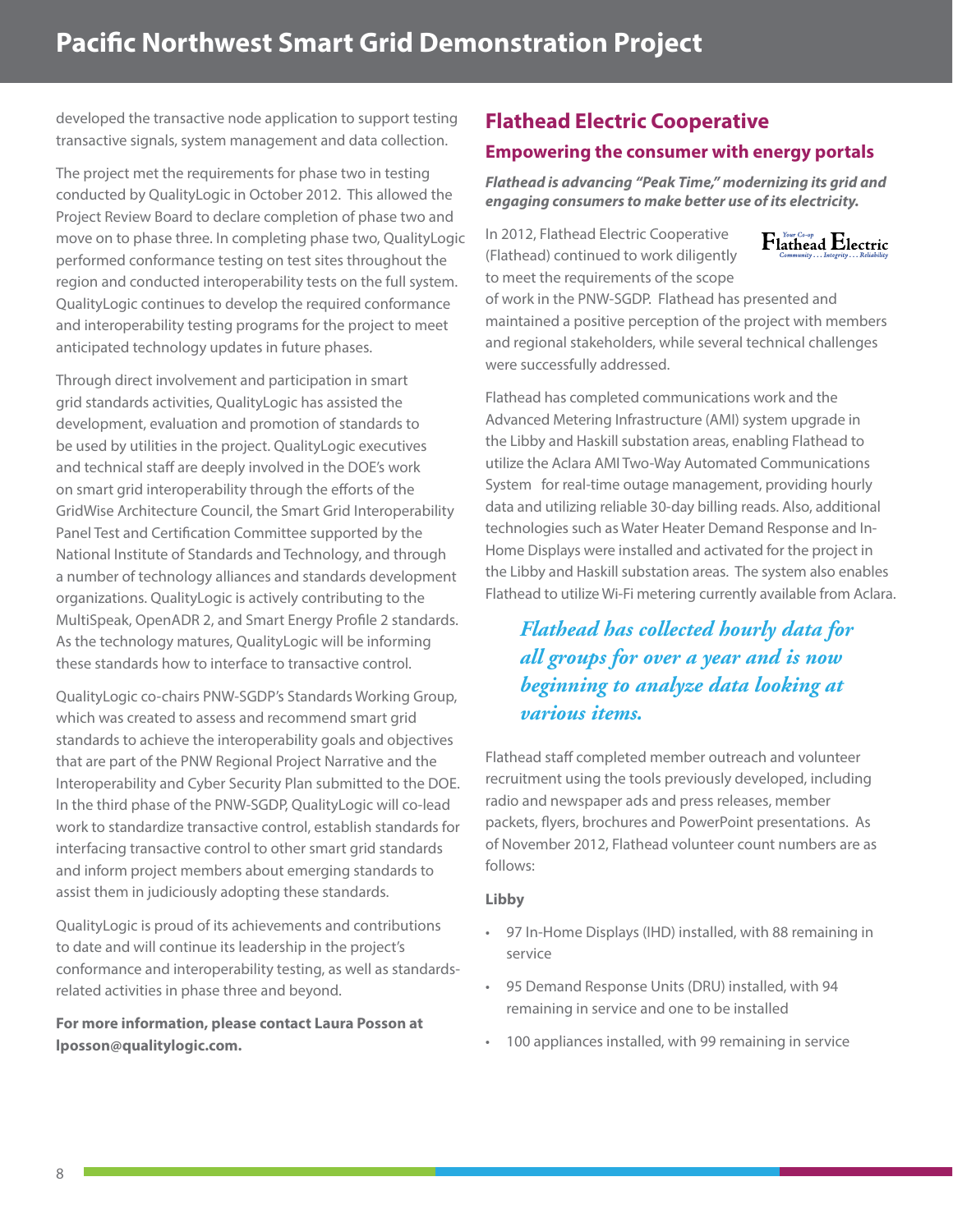#### **Haskill**

- 12 IHDs installed, with 12 remaining in service
- 19 DRUs installed, with 19 remaining in service
- 17 appliance sets installed, with 17 remaining in service

Flathead is currently giving both monthly and annual rebates associated with the program in the IHD and DRU groups.

Members in our IHD and DRU groups are able to receive a demand response signal and are responding as planned despite the fact that not all of the equipment has worked as advertised.

The smart appliances and Home Energy Gateway (HEG) systems have been installed in all participating member homes. For the most part, members have been happy with their product and the ease of using the smart grid technology. However, we continued to have a few issues with quality in some of the GE appliances and many issues with the HEG systems. This made it necessary to provide additional support to restore connectivity and upgrade software and client versions in our member homes.

Flathead has lived up to the budgetary commitments in its original grant application in the area of job creation and preservation. The original proposal included labor hours spread across various departments within Flathead that have been impacted by the project. The grant money had a positive impact on local employment, as Flathead created one new full-time position for the project: the Demand Response Coordinator in the Libby office, which has been extended for an additional year. Various subcontractors have also benefited from the project, including three businesses in the Libby area that were contracted to install appliances and other components of the program and have reported gaining new customers as a result of contact during the installation process.

Flathead has collected hourly data for all groups for over a year and is now beginning to analyze data looking at various items including: monthly average on and off peak periods (excluding weekends and observed holidays), average proceeding and post hours, peak period maximum, the difference between peak vs. monthly max, weekday averages and weekend averages. Flathead will utilize this information to determine load changes during critical peak periods and to calculate potential member rebates as detailed in the project.

Flathead also had the opportunity to present at two key events in the last year. Teri Rayome-Kelly presented the Peak Time program at Northwest Public Power Association's Northwest Communication and Energy Innovations Conference, and Russ Schneider gave a live demonstration of the appliance technology responding to a peak signal at the Smart Grid Live conference in Fort Collins, Colo. Both presentations were very well received with a high level of interest in the data and analysis of the project.

Flathead's subproject continues to be on schedule and progressing well. The response to the Peak Time project and meter changeouts continue to remain positive due to the ongoing use of staff and media resources to educate our members and address their concerns as needed. Our members remain positive and cooperative despite the setbacks and issues with equipment and the fast-changing technology that requires updates and additional home visits. With an eye toward the future, Flathead is working to develop demand response strategies to present to its board so it can utilize these and other opportunities to continue to provide quality services to our members.

**For more information, please contact Teri Rayome-Kelly at t.rayome-kelly@flathead.coop.**

#### **Benton PUD**

#### **Testing energy storage and electric meter notifications for a more reliable grid**

*Benton PUD is improving the quality and reliability of electrical service by investing in smart grid technology.*

Benton PUD provides electricity to more than 49,000 customers in the cities of Kennewick, Finley, Benton City and Prosser, and surrounding areas in



Benton County. For their part in the PNW-SGDP, Benton PUD is demonstrating two technologies: an energy storage device and an Advanced Metering Infrastructure (AMI) meter event tracking system.

Benton PUD worked with Resource Associates International (RAI) to establish the connection and information exchange between RAI's DataCatcher™ software running at Benton PUD's facility and Battelle's transactive control system running at the Electricity Infrastructure Operations Center (EIOC). The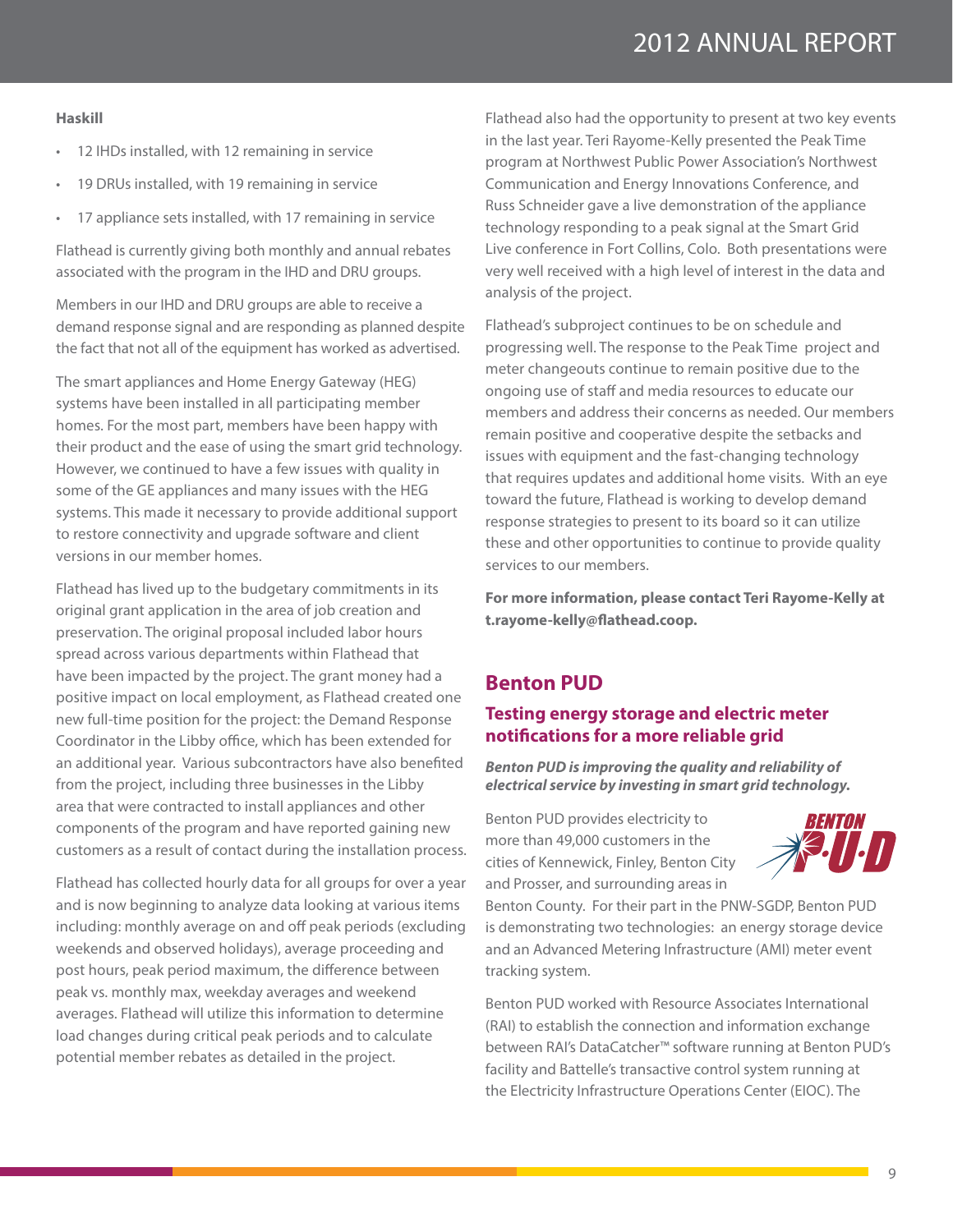

DataCatcher software receives the transactive control incentive signals from the EIOC and, using wireless technology, signals the Grid.Balancer devices at Benton PUD, Franklin PUD and City of Richland to "charge" or "discharge" energy in response to decreasing or increasing incentive signals. Benton PUD is planning to incorporate a wind generation forecast to demonstrate the capability of scheduling the Grid.Balancer charge cycle during periods of high wind generation. The device will be tested over the next two years to quantify the costs and benefits as well as its potential for energy storage.

"The benefit of this technology is the ability to store energy generated from a variety of power sources, including intermittent renewable resources when the power isn't needed," said Jim Sanders, general manager of Benton PUD. "This has the potential to help offset the intermittency of wind and solar, making them a more reliable source of energy."

*The benefit of this technology is the ability to store energy generated from a variety of power sources, including intermittent renewable resources when the power isn't needed.*

For the AMI meter event tracking system, Benton PUD utilized the alarm reporting capabilities of its newly installed AMI meters, which were deployed separately from the PNW-SGDP. The AMI meters will report alarm events for occurrences such as hot sockets (temperature), tampers, high voltages, low voltages and power failures, in addition to many other alarm events. Since deployment began, Benton PUD has continued to

evaluate the best methods for deriving actionable information from the incoming AMI meter event data.

Benton PUD deployed RAI's DataCatcher software with customized screens that present AMI meter alarms to users. Prior to these screens, users relied on emails from the AMI system about alarm events that occurred the previous day. The DataCatcher information is available in real time and also has the capability of reviewing historical data. The DataCatcher combined the AMI meter data with attributes pulled from a Geographic Information System (GIS), which makes evaluation of the alarms events much more efficient. The DataCatcher also provides a map-based view, which can be extremely helpful for evaluating incoming alarms.

Over the next two years, Benton PUD will be evaluating the DataCatcher software as a tool for deriving actionable information from the incoming AMI meter event data. The reliable collection, organization and presentation of AMI meter alarm events should ultimately improve the quality and reliability of our electrical service.

**For more information, please contact Blake Scherer at schererb@bentonpud.org.** 

#### **3TIER**

#### **Forecasting renewable energy for the Pacific Northwest**

*3TIER provides wind energy production forecasts an hour, day and week ahead of time for the majority of the wind assets in the Pacific Northwest.* 

3TIER provides wind energy production forecasts an hour, day and week -ahead of time for the majority of the



wind assets in the Pacific Northwest on a project-specific and regional basis. For thePNW-SGDP, 3TIER is responsible for designing, building and testing the infrastructure needed for the transactive control system. Although originally tasked with providing forecasts for solar energy production, 3TIER and Battelle decided that, given the limited amount of utilityscale solar currently in the region and the project timeline, the PNW-SGPD would forego incorporating the solar forecasts into the regional transactive control model. This supported the overall goal to stay on schedule for the two-year data collection period, which started in October 2012. Instead, 3TIER will be providing solar data as part of the simulations and analysis phase of the project.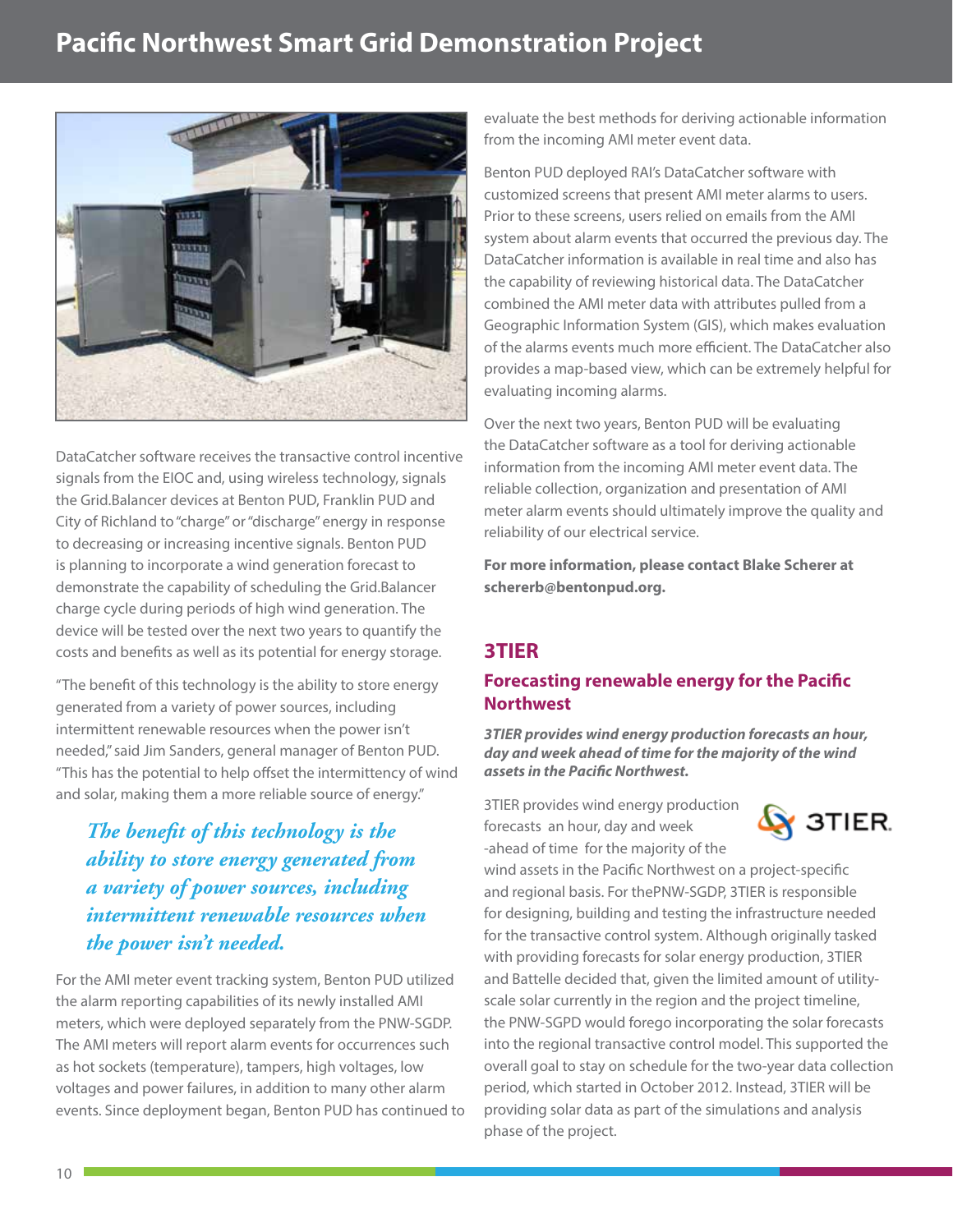In addition to delivering forecasts, 3TIER is responsible for providing technical expertise in support of meeting the project objectives, particularly related to successfully integrating renewable energy into the system.

#### *3TIER is providing expert review of the wind energy function that has been developed by Alstom as part of the transactive incentive signal.*

3TIER has met all of the deliverables to-date as described in the scope of work and current project schedule. 3TIER is currently providing real-time individual wind forecasts for the majority of the wind assets in the study region and a regional forecast for the BPA region. 3TIER has actively been involved in collaborating with project participants with regards to integrating the renewable energy forecasts into the signal and meeting the renewable energy project objectives. 3TIER is providing expert review of the wind energy function that has been developed by Alstom as part of the transactive incentive signal and looks forward to continuing to take an active role in helping the team meet the project objectives.

**For more information, please contact Amy Vandervoort at avandervoort@3tier.com.** 

#### **Portland General Electric**

#### **Salem Smart Power Center Opens Spring 2013**

*PGE's battery facility will allow visitors to see smart grid technology in action.* 

Portland General Electric broke ground on the 8,000-square-foot Salem Smart Power Center in April 2012 celebrating the commencement of construction on the energy storage facility that houses the



project's 5-megawatt battery-inverter system and will serve as a smart grid educational center. The center is slated to open to the public for tours in late spring of 2013. It will give visitors an unprecedented behind-the-scenes tour of a working smart grid demonstration project featuring educational exhibits.

The facility is part of PGE's Salem Smart Power Project, which is testing several smart grid technologies including energy storage, dispatchable standby generation, locational marginal

pricing, demand response and high-reliability zone operations, including remote-operated power line switches. All of these technologies will work in concert to create a "micro-grid" in a residential, business and commercial area of Salem, Ore. The project is part of the five-year PNW-SGP. Accomplishments on the project this past year include:

Twenty PGE residential customers are signed up and ready to participate in a water heater demand response program. PGE conducted several test events to ensure the system is ready to go live. Also, 51 commercial customers are signed up to participate in a voluntary demand response effort by responding to PGE requests to lower their use of power for a set period of time. Three large commercial customers are participating in the project with their total of 5.7-megawatt generators. In the event the area's electrical feeder line is lost, the battery will sufficiently support the region until the generators come online forming a unique, high-reliability micro-grid within PGE's larger system.

PGE participated in first-ever regional efficiency and reliability pricing market, where local and regional conditions including transmission congestion, generator availability and customer reliability are considered as electricity price indicators. The system also uses newly developed software developed in cooperation with Pacific Northwest National Laboratory (PNNL) that exchanges price information with utility load forecasts, which is one of the most important functions a utility performs to maintain reliability and low-cost service for customers. PGE began using a new forecasting tool and passed significant testing milestones this year bringing the system online including sending more than 1 million data records to PNNL.

*To prepare the 5-megawatt batteryinverter system for operation, PGE conducted a 250-killowatt battery system test at the National Renewable Energy Laboratory.*

To prepare the 5-megawatt battery-inverter system for operation, PGE conducted a 250-killowatt battery system test at the National Renewable Energy Laboratory outside Boulder, Colo., during the summer of 2012, allowing the team to address any issues and make improvements as needed.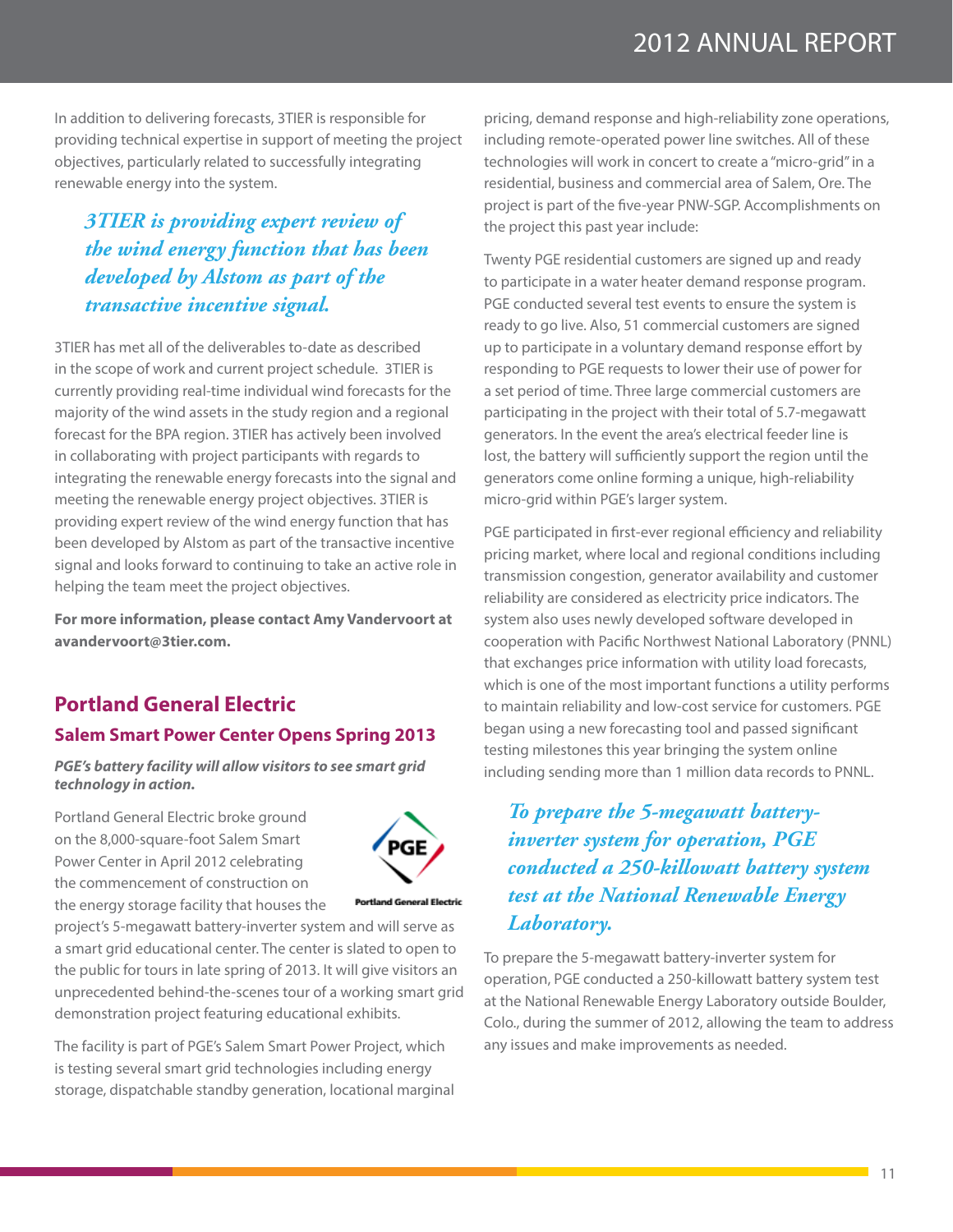PGE plans to complete a 1-megawatt test onsite in Salem in early spring before taking the Salem Smart Power Center's 5-megawatt system live. PGE also installed the necessary equipment to connect the 5-megawatt battery system to PGE's distribution feeder.

In the coming months, PGE will make final preparations to the facility to connect the Salem Smart Power Center to PGE's grid and welcome visitors to the center.

**For more information, please contact Elaina Medina at Elaina.Medina@pge.com.**

This material is based upon work supported by the Department of Energy under Award Number DE-OE0000190.

This report was prepared as an account of work sponsored by an agency of the United States Government. Neither the United States Government nor any agency thereof, nor any of their employees, makes any warranty, express or implied, or assumes any legal liability or responsibility for the accuracy, completeness, or usefulness of any information, apparatus, product, or process disclosed, or represents that its use would not infringe privately owned rights. Reference herein to any specific commercial product, process, or service by trade name, trademark, manufacturer, or otherwise does not necessarily constitute or imply its endorsement, recommendation, or favoring by the United States Government or any agency thereof. The views and opinions of authors expressed herein do not necessarily state or reflect those of the United States Government or any agency thereof.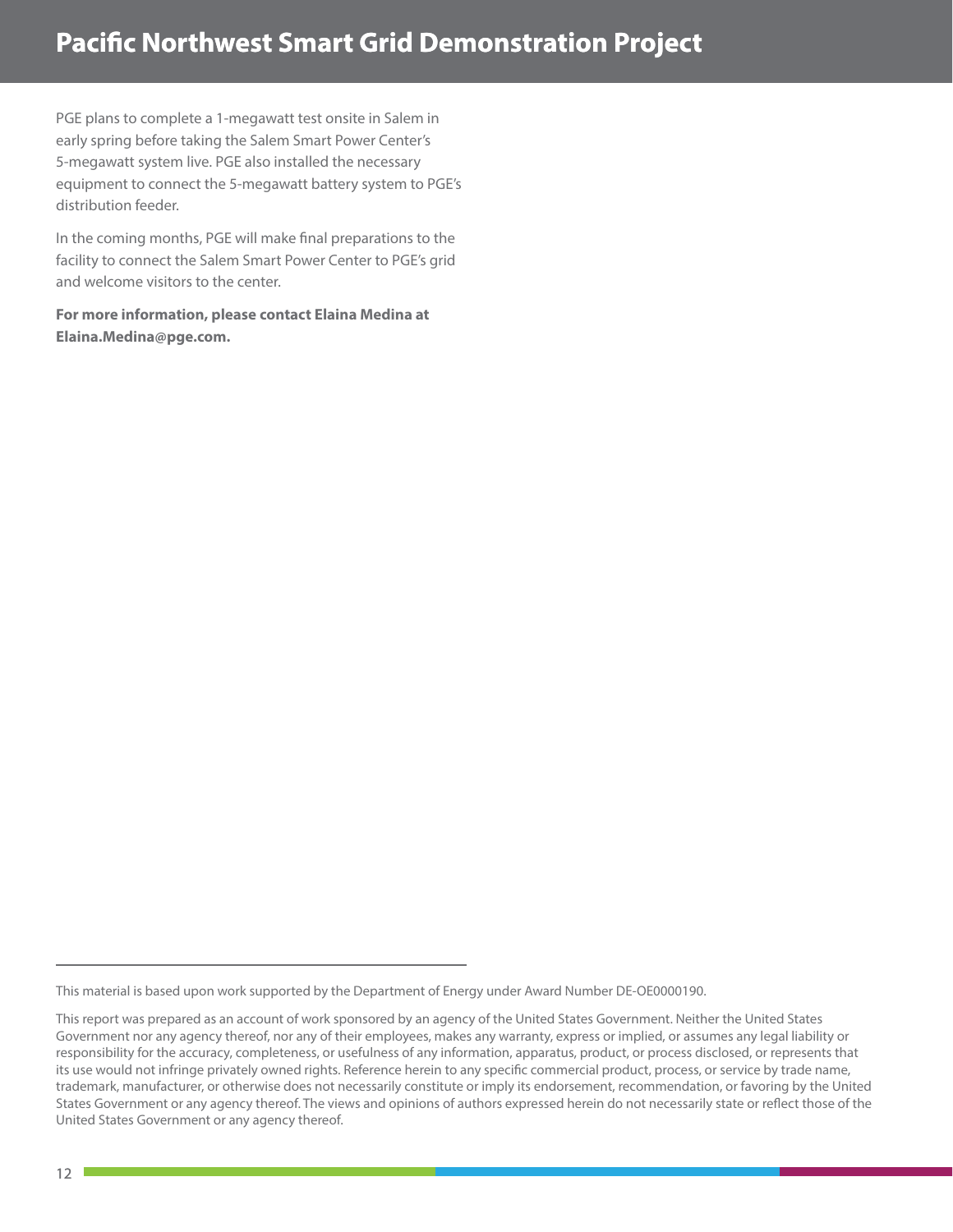